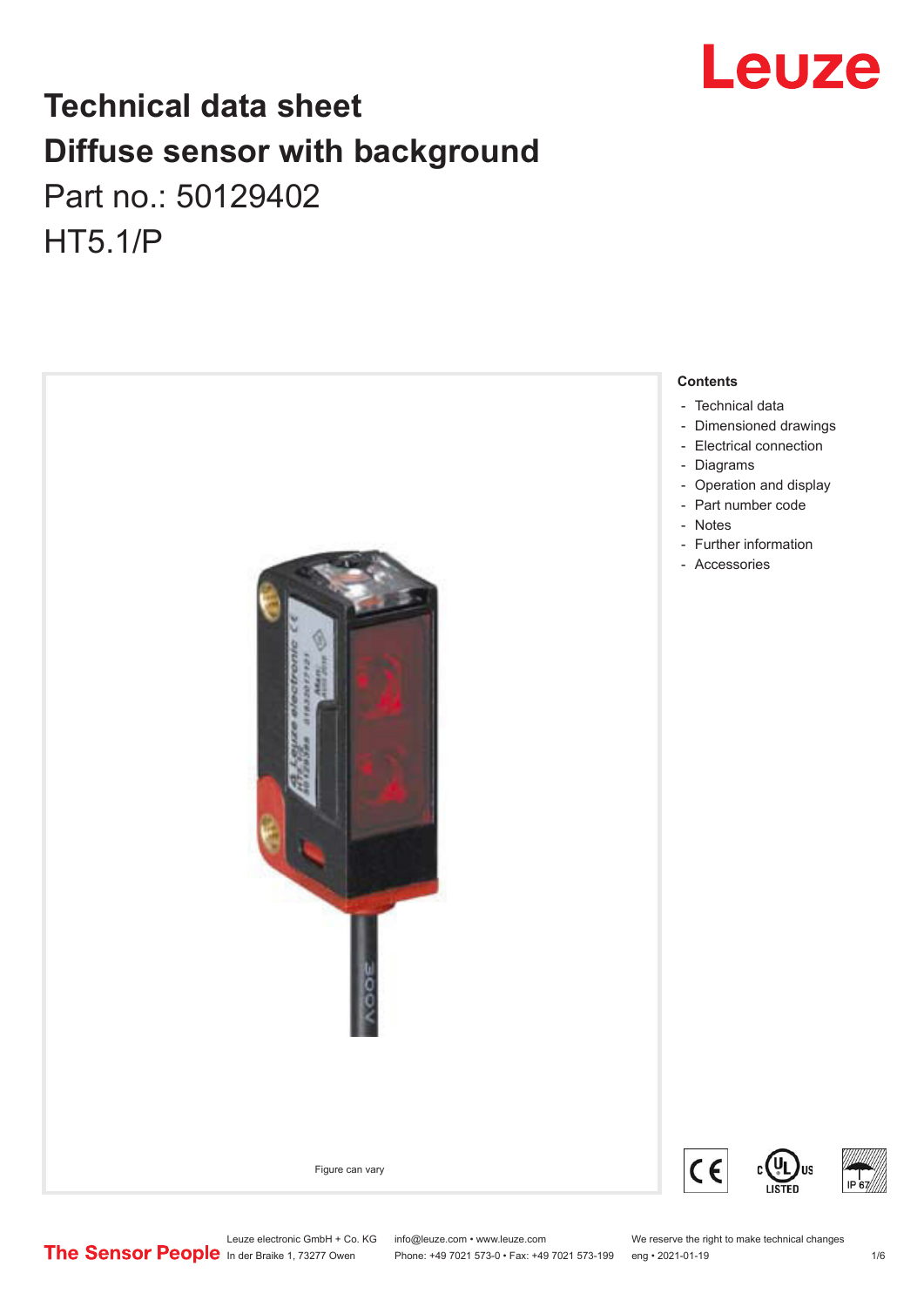# <span id="page-1-0"></span>**Technical data**

### **Basic data**

**Series** 5 **Operating principle** Diffuse reflection principle with back-

### **Optical data**

| <b>Black-white error</b>        | < 15% up to 200 mm                   |
|---------------------------------|--------------------------------------|
| <b>Operating range</b>          | Guaranteed operating range           |
| Operating range, white 90%      | 0.0050.4 m                           |
| Operating range, gray 18%       | $0.010.3$ m                          |
| Operating range, black 6%       | 0.0150.2 m                           |
| <b>Operating range limit</b>    | Typical operating range              |
| <b>Operating range limit</b>    | 0.0050.4 m                           |
| <b>Adjustment range</b>         | $15400$ mm                           |
| Beam path                       | Focused                              |
| Light source                    | LED, Red                             |
| <b>LED light wavelength</b>     | 645 nm                               |
| LED group                       | Exempt group (in acc. with EN 62471) |
| <b>Transmitted-signal shape</b> | Pulsed                               |
| Type of light spot geometry     | Round                                |
| Focus                           | Fixed                                |
| <b>Focal distance</b>           | 200 mm                               |
|                                 |                                      |

### **Electrical data**

**Protective circuit** Polarity reversal protection Short circuit protected

ground suppression

| Performance data              |                                     |
|-------------------------------|-------------------------------------|
| Supply voltage U <sub>p</sub> | 10  30 V, DC, Incl. residual ripple |
| <b>Residual ripple</b>        | $0 15 \%$ , From $U_{p}$            |
| Open-circuit current          | $015$ mA                            |
|                               |                                     |

### **Outputs**

**Number of digital switching outputs** 1 Piece(s)

| <b>Switching outputs</b> |                                   |
|--------------------------|-----------------------------------|
| <b>Voltage type</b>      | DC.                               |
| Switching current, max.  | 100 mA                            |
| <b>Switching voltage</b> | high: $\geq$ (U <sub>p</sub> -2V) |
|                          | Low: $\leq$ 2V                    |

**Switching output 1 Switching element** Transistor, PNP **Switching principle** Dark switching

### **Timing**

**Switching frequency** 1,000 Hz **Response time** 0.5 ms **Readiness delay** 300 ms



### **Mechanical data**

**Wire cross section** 0.2 mm<sup>2</sup>

| Dimension (W x H x L)    | 11.4 mm x 32.1 mm x 17.8 mm  |
|--------------------------|------------------------------|
| <b>Housing material</b>  | <b>Plastic</b>               |
| <b>Plastic housing</b>   | PC-ABS                       |
| Lens cover material      | Plastic / PMMA               |
| Net weight               | 50q                          |
| <b>Housing color</b>     | <b>Black</b>                 |
|                          | Red                          |
| <b>Type of fastening</b> | Two M3 threaded sleeves      |
|                          | Via optional mounting device |

### **Operation and display**

| Type of display                     | LED                     |  |
|-------------------------------------|-------------------------|--|
| <b>Number of LEDs</b>               | 2 Piece(s)              |  |
| <b>Operational controls</b>         | Multiturn potentiometer |  |
| Function of the operational control | Range adjustment        |  |
| <b>Environmental data</b>           |                         |  |
| Ambient temperature, operation      | $-40.60$ °C             |  |
| Ambient temperature, storage        | $-4070 °C$              |  |
| <b>Certifications</b>               |                         |  |
| Degree of protection                | IP 67                   |  |
| <b>Protection class</b>             | III                     |  |
| <b>Certifications</b>               | c UL US                 |  |
| <b>Standards applied</b>            | IEC 60947-5-2           |  |
| <b>Classification</b>               |                         |  |
| <b>Customs tariff number</b>        | 85365019                |  |
| eCl@ss 5.1.4                        | 27270904                |  |
| eCl@ss 8.0                          | 27270904                |  |
| eCl@ss 9.0                          | 27270904                |  |
| eCl@ss 10.0                         | 27270904                |  |



# Leuze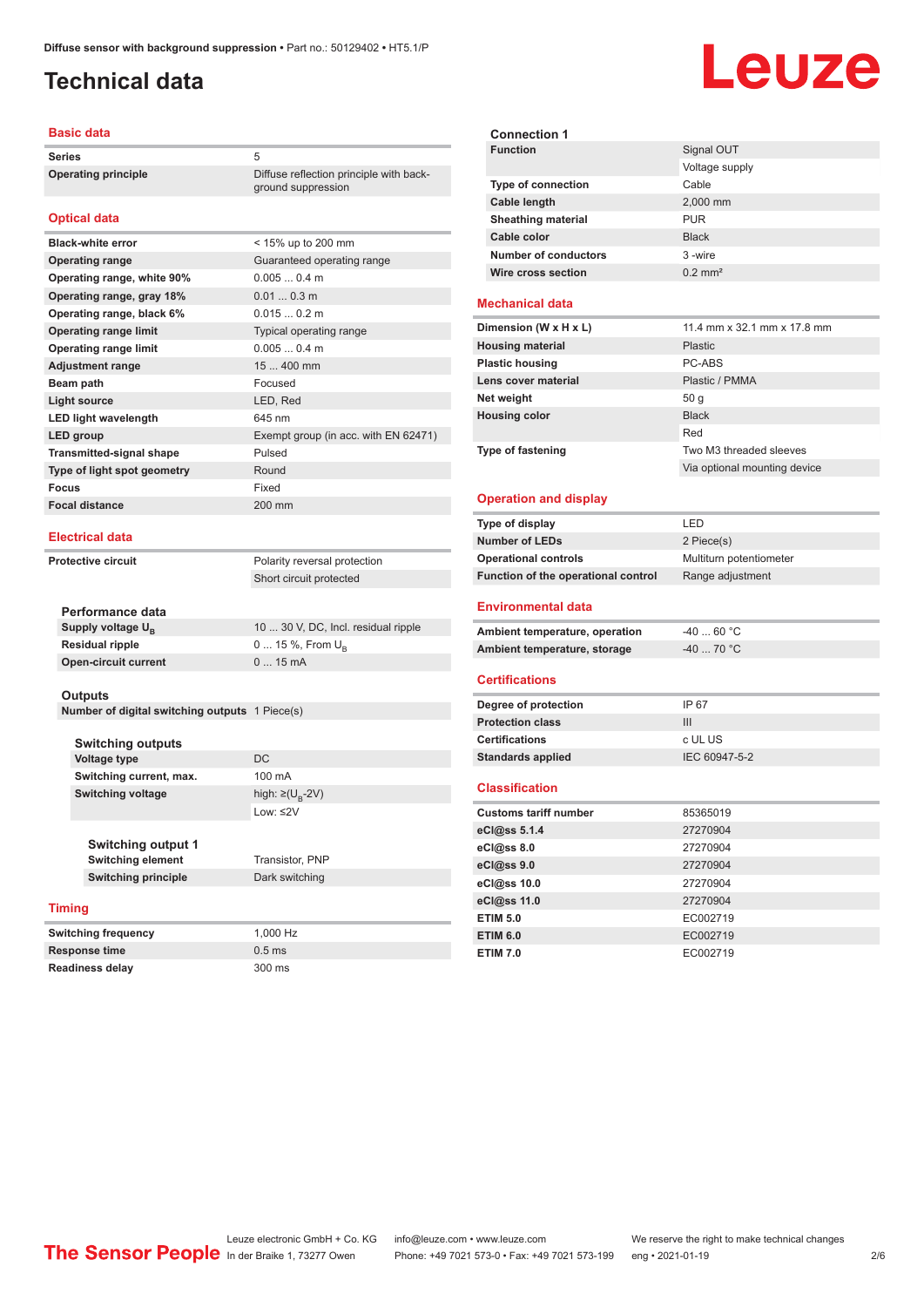# <span id="page-2-0"></span>**Dimensioned drawings**

All dimensions in millimeters





- B Optical axis
- C Range adjustment
- C1 Receiver
- C2 Transmitter
- D Threaded sleeve



# **Electrical connection**

**Connection 1**

| <b>Function</b>             | Signal OUT            |
|-----------------------------|-----------------------|
|                             | Voltage supply        |
| <b>Type of connection</b>   | Cable                 |
| Cable length                | 2,000 mm              |
| <b>Sheathing material</b>   | <b>PUR</b>            |
| Cable color                 | <b>Black</b>          |
| <b>Number of conductors</b> | 3-wire                |
| Wire cross section          | $0.2$ mm <sup>2</sup> |

### **Conductor color Conductor assignment**

| <b>Brown</b> | V+               |
|--------------|------------------|
| <b>Blue</b>  | <b>GND</b>       |
| <b>Black</b> | OUT <sub>1</sub> |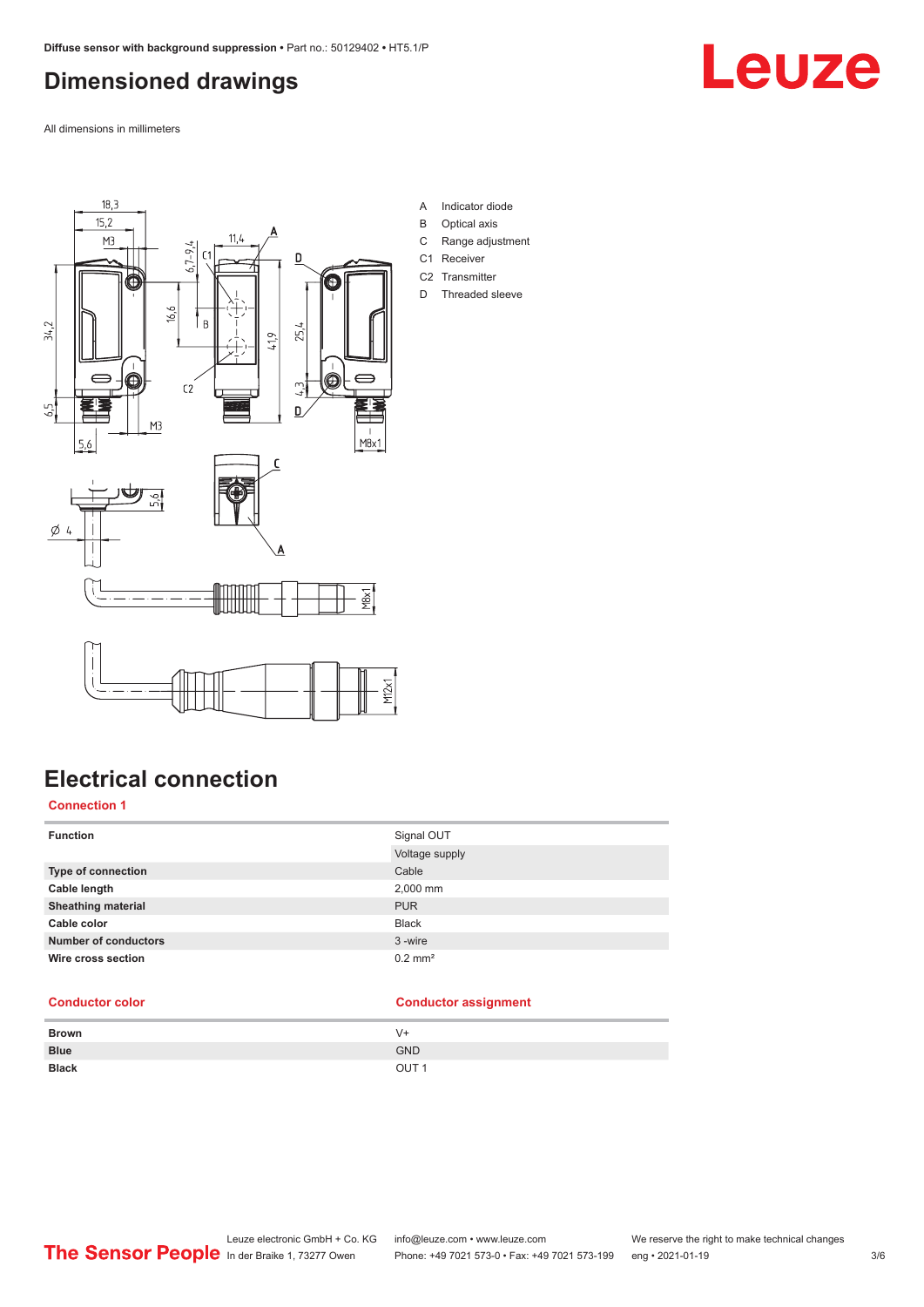# <span id="page-3-0"></span>**Diagrams**

### Typ. response behavior (white 90 %)

![](_page_3_Figure_3.jpeg)

### Typ. black/white behavior

![](_page_3_Figure_5.jpeg)

# **Operation and display**

| <b>LED</b> | Display                  | <b>Meaning</b>        |
|------------|--------------------------|-----------------------|
|            | Yellow, continuous light | Object detected       |
|            | Green, continuous light  | Operational readiness |

x Range [mm] y Reduction of range [mm]

- A White 90%
- B Gray 18%
- C Black 6%
- 
- y Misalignment [mm]

Leuze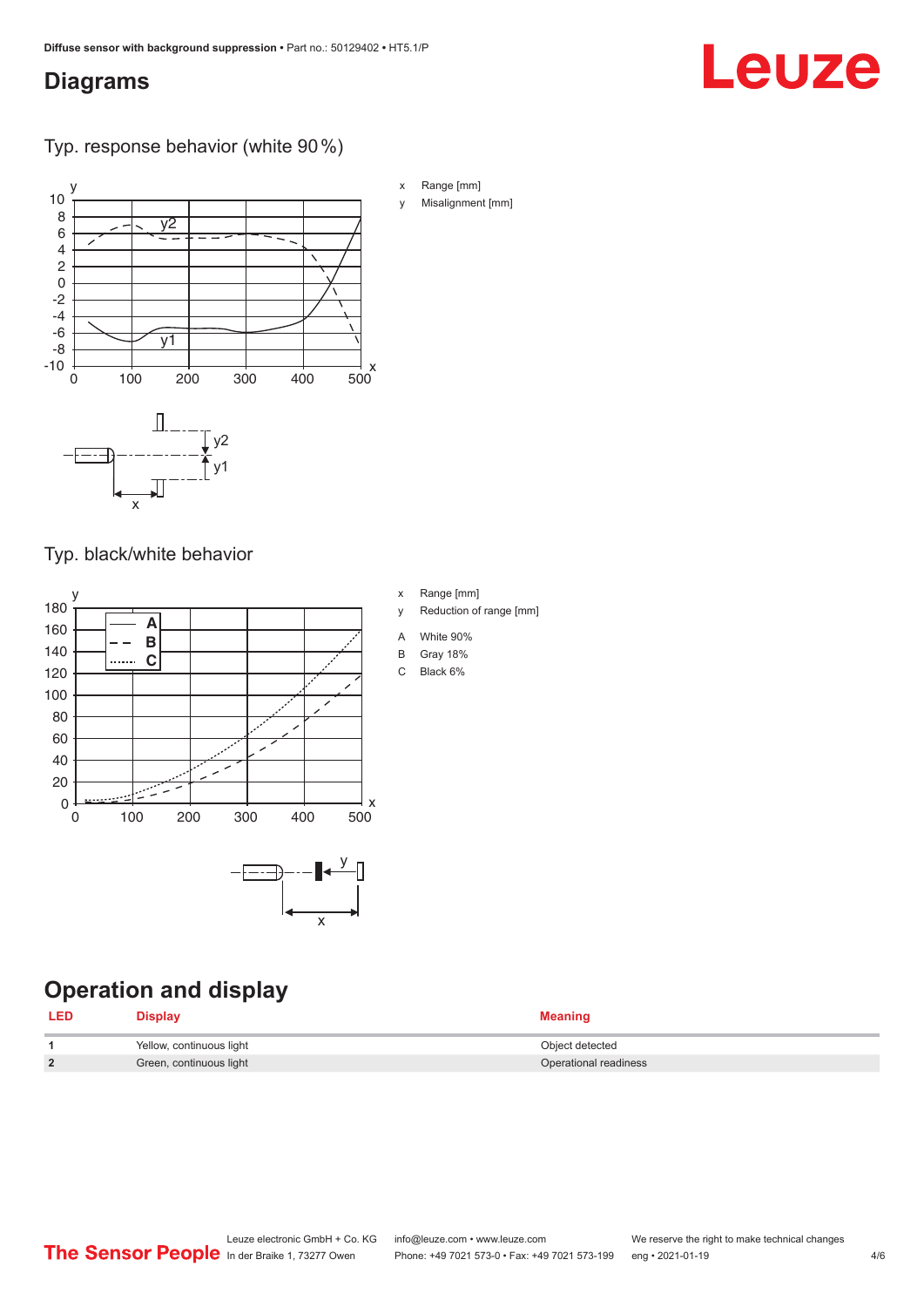# <span id="page-4-0"></span>**Part number code**

Part designation: **AAA5d.EE/ ff-GG-hh-I**

![](_page_4_Picture_3.jpeg)

| AAA5         | Operating principle / construction<br>HT5: diffuse reflection sensor with background suppression<br>LS5: throughbeam photoelectric sensor transmitter<br>LE5: throughbeam photoelectric sensor receiver<br>ET5: energetic diffuse reflection sensor<br>FT5: diffuse reflection sensor with fading<br>PRK5: retro-reflective photoelectric sensor with polarization filter                                               |
|--------------|-------------------------------------------------------------------------------------------------------------------------------------------------------------------------------------------------------------------------------------------------------------------------------------------------------------------------------------------------------------------------------------------------------------------------|
| d            | <b>Light type</b><br>n/a: red light<br>I: infrared light                                                                                                                                                                                                                                                                                                                                                                |
| EE           | Equipment<br>1: adjustable range<br>M: for semi-transparent objects<br>H: for the detection of transparent films<br>X: reinforced fading<br>3: teach-in via button<br>R: combination product for reflector DTKS 30x50                                                                                                                                                                                                   |
| ff           | Switching output / function / OUT1OUT2 (OUT1 = pin 4, OUT2 = pin 2)<br>2: NPN transistor output, light switching<br>N: NPN transistor output, dark switching<br>4: PNP transistor output, light switching<br>P: PNP transistor output, dark switching<br>X: pin not used<br>9: deactivation input (deactivation with high signal)<br>D: deactivation input (deactivation with low signal)                               |
| GG           | Version<br>P1: narrow light beam                                                                                                                                                                                                                                                                                                                                                                                        |
| hh           | <b>Electrical connection</b><br>n/a: cable, standard length 2000 mm, 4-wire<br>M8: M8 connector, 4-pin (plug)<br>M8.3: M8 connector, 3-pin (plug)<br>200-M8: cable, length 200 mm with M8 connector, 4-pin, axial (plug)<br>200-M8.3: cable, length 200 mm with M8 connector, 3-pin, axial (plug)<br>200-M12: cable, length 200 mm with M12 connector, 4-pin, axial (plug)<br>M8.1: Snap-in, M8 connector, 4-pin (plug) |
| $\mathbf{I}$ | Configuration<br>P1: different configuration                                                                                                                                                                                                                                                                                                                                                                            |
| <b>Note</b>  |                                                                                                                                                                                                                                                                                                                                                                                                                         |

| $\Diamond$ A list with all available device types can be found on the Leuze website at www.leuze.com. |
|-------------------------------------------------------------------------------------------------------|
|                                                                                                       |
|                                                                                                       |

### **Notes**

| <b>Observe intended use!</b>                                                                                                                                                                                               |
|----------------------------------------------------------------------------------------------------------------------------------------------------------------------------------------------------------------------------|
| $\%$ This product is not a safety sensor and is not intended as personnel protection.<br>₹ The product may only be put into operation by competent persons.<br>♦ Only use the product in accordance with its intended use. |

### **For UL applications:**

 $\%$  Only for use in "class 2" circuits

ª These proximity switches shall be used with UL Listed Cable assemblies rated 30V, 0.5A min, in the field installation, or equivalent (categories: CYJV/ CYJV7 or PVVA/PVVA7)